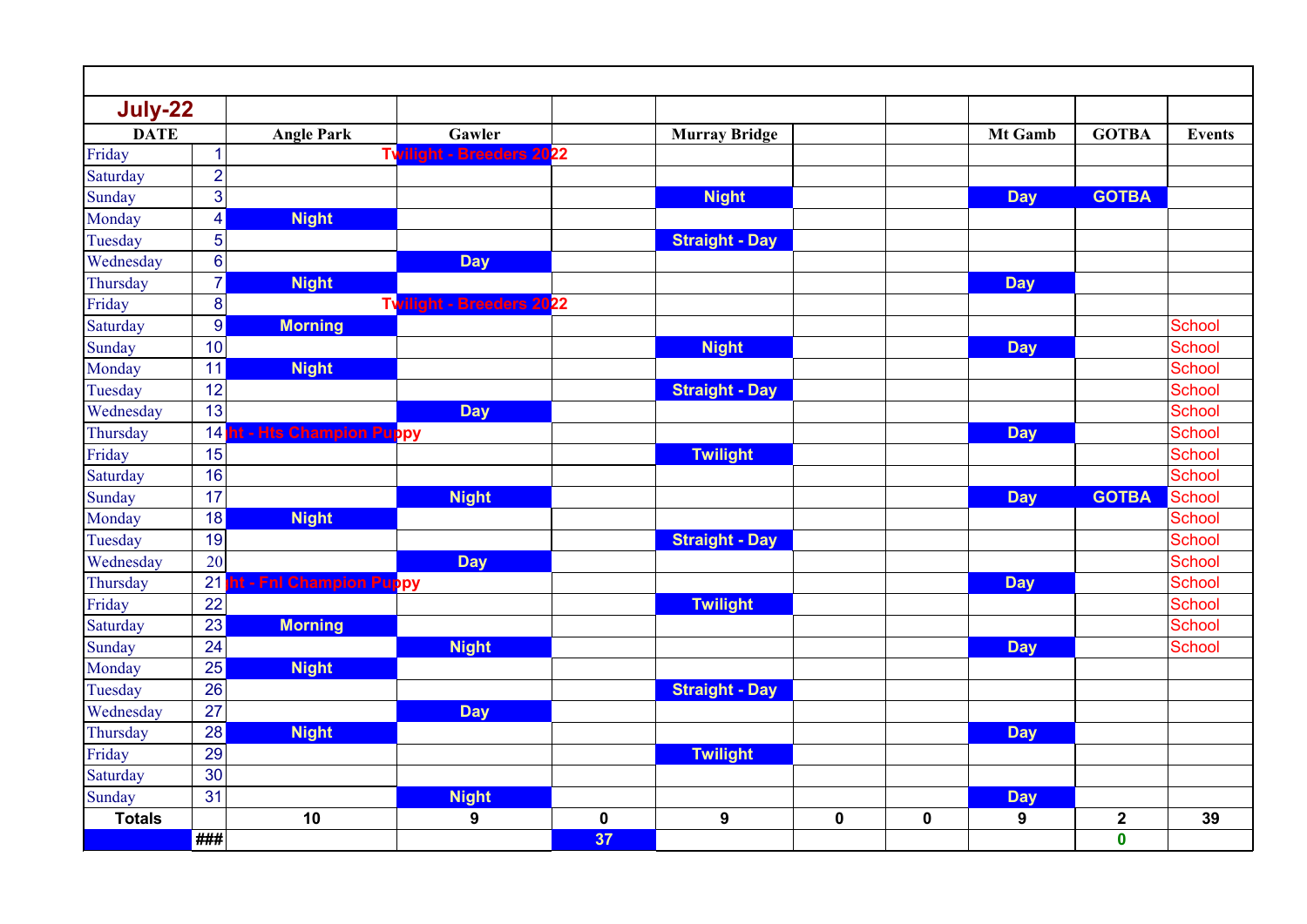| <b>August-22</b> |                 |                              |                                |             |                               |             |             |            |              |                    |
|------------------|-----------------|------------------------------|--------------------------------|-------------|-------------------------------|-------------|-------------|------------|--------------|--------------------|
| <b>DATE</b>      |                 | <b>Angle Park</b>            | Gawler                         |             | <b>Murray Bridge</b>          |             |             | Mt Gamb    | <b>GOTBA</b> | <b>Events</b>      |
| Monday           | $\mathbf{1}$    | <b>Night</b>                 |                                |             |                               |             |             |            |              |                    |
| Tuesday          | $\overline{2}$  |                              |                                |             | A Straight - <mark>hts</mark> |             |             |            |              |                    |
| Wednesday        | 3               |                              | <b>Day</b>                     |             |                               |             |             |            |              |                    |
| Thursday         | 4               | <b>Night - Hts Nationals</b> |                                |             |                               |             |             | <b>Day</b> |              |                    |
| Friday           | 5               |                              | <b>Twilight</b>                |             |                               |             |             |            |              |                    |
| Saturday         | $6 \mid$        | <b>Morning</b>               |                                |             |                               |             |             |            |              |                    |
| Sunday           | $\overline{7}$  |                              |                                |             | <b>Night</b>                  |             |             | <b>Day</b> |              |                    |
| Monday           | $\bf 8$         | <b>Night</b>                 |                                |             |                               |             |             |            |              |                    |
| Tuesday          | 9               |                              |                                |             | A Straight - fn               |             |             |            |              |                    |
| Wednesday        | 10              |                              | <b>Day</b>                     |             |                               |             |             |            |              |                    |
| Thursday         | 11              | <b>Night - Fnl Nationals</b> |                                |             |                               |             |             | <b>Day</b> |              |                    |
| Friday           | 12              |                              | <b>Twilight</b>                |             |                               |             |             |            |              |                    |
| Saturday         | 13              |                              |                                |             |                               |             |             |            |              |                    |
| Sunday           | 14              |                              |                                |             | <b>Night</b>                  |             |             | <b>Day</b> | <b>GOTBA</b> |                    |
| Monday           | 15              | <b>Night</b>                 |                                |             |                               |             |             |            |              |                    |
| Tuesday          | 16              |                              |                                |             | <b>Straight - Day</b>         |             |             |            |              |                    |
| Wednesday        | 17              |                              | - Gawler Classic<br><b>Day</b> |             |                               |             |             |            |              |                    |
| Thursday         | 18              | <b>Night</b>                 |                                |             |                               |             |             | <b>Day</b> |              |                    |
| Friday           | 19              |                              |                                |             | <b>Twight</b>                 |             |             |            |              |                    |
| Saturday         | 20              | <b>Morning</b>               |                                |             |                               |             |             |            |              |                    |
| Sunday           | 21              |                              | <b>Night</b>                   |             |                               |             |             | <b>Day</b> |              |                    |
| Monday           | 22              | <b>Night</b>                 |                                |             |                               |             |             |            |              |                    |
| Tuesday          | 23              |                              | - Gawler Classic<br><b>Day</b> |             |                               |             |             |            |              |                    |
| Wednesday        | 24              |                              |                                |             | <b>Straight - Day</b>         |             |             |            |              |                    |
| Thursday         | 25              | Night - K & Q                |                                |             |                               |             |             | <b>Day</b> |              |                    |
| Friday           | 26              | <b>Twight</b>                |                                |             |                               |             |             |            |              |                    |
| Saturday         | 27              |                              |                                |             |                               |             |             |            |              | <b>Gawler Show</b> |
| Sunday           | 28              |                              |                                |             | <b>Night</b>                  |             |             | <b>Day</b> | <b>GOTBA</b> | <b>Gawler Show</b> |
| Monday           | $\overline{29}$ | <b>Night</b>                 |                                |             |                               |             |             |            |              |                    |
| Tuesday          | $\overline{30}$ |                              |                                |             | <b>Straight - Day</b>         |             |             |            |              |                    |
| Wednesday        | $\overline{31}$ |                              | <b>Day</b>                     |             |                               |             |             |            |              |                    |
| <b>Totals</b>    |                 | 12                           | $\bf{8}$                       | $\mathbf 0$ | 9                             | $\mathbf 0$ | $\mathbf 0$ | 8          | $\mathbf{2}$ | 39                 |
|                  | $\#$ ##         |                              |                                | 37          |                               |             |             |            | $\mathbf 0$  |                    |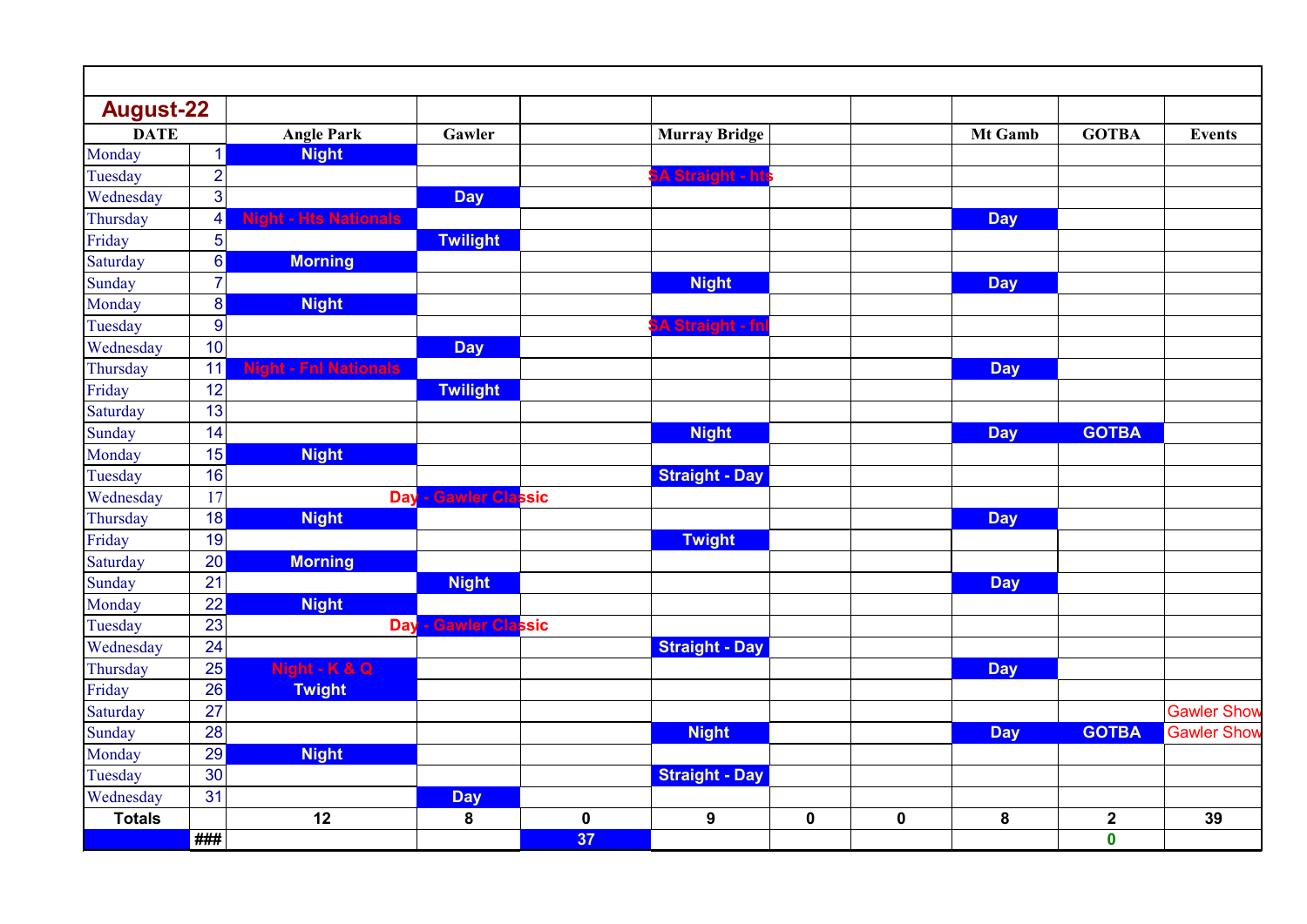| <b>September-22</b> |                  |                                      |                  |           |                       |             |             |                |              |               |
|---------------------|------------------|--------------------------------------|------------------|-----------|-----------------------|-------------|-------------|----------------|--------------|---------------|
| <b>DATE</b>         |                  | <b>Angle Park</b>                    | Gawler           |           | <b>Murray Bridge</b>  | Pt Augusta  | $\bf{0}$    | <b>Mt Gamb</b> | <b>GOTBA</b> | <b>Events</b> |
| Thursday            | $\mathbf{1}$     | Night - K & Q                        |                  |           |                       |             |             | <b>Day</b>     |              |               |
| Friday              | $\overline{2}$   |                                      | <b>Twilight</b>  |           |                       |             |             |                |              |               |
| Saturday            | 3                | <b>Morning</b>                       |                  |           |                       |             |             |                |              |               |
| Sunday              | $\overline{4}$   |                                      |                  |           | <b>Night</b>          |             |             | <b>Day</b>     |              |               |
| Monday              | 5                | <b>Night</b>                         |                  |           |                       |             |             |                |              |               |
| Tuesday             | $6\phantom{1}6$  |                                      |                  |           | <b>Straight - Day</b> |             |             |                |              |               |
| Wednesday           | $\overline{7}$   |                                      | <b>Day</b>       |           |                       |             |             |                |              |               |
| Thursday            | $\boldsymbol{8}$ | <b>Night-OaksHt &amp; Derby Ht</b>   |                  |           |                       |             |             | <b>Day</b>     |              |               |
| Friday              | 9                |                                      | <b>Twilight</b>  |           |                       |             |             |                |              |               |
| Saturday            | 10               |                                      |                  |           |                       |             |             |                |              |               |
| Sunday              | 11               |                                      |                  |           | <b>Night</b>          |             |             | <b>Day</b>     | <b>GOTBA</b> |               |
| Monday              | 12               | <b>Night</b>                         |                  |           |                       |             |             |                |              |               |
| Tuesday             | 13               |                                      |                  |           | <b>Straight - Day</b> |             |             |                |              |               |
| Wednesday           | 14               |                                      | <b>Day</b>       |           |                       |             |             |                |              |               |
| Thursday            | 15               | <b>Night-Oaks Fnl &amp;Derby Fnl</b> |                  |           |                       |             |             | <b>Day</b>     |              |               |
| Friday              | 16               |                                      |                  |           | <b>Twilight</b>       |             |             |                |              |               |
| Saturday            | 17               | <b>Morning</b>                       |                  |           |                       |             |             |                |              |               |
| Sunday              | 18               |                                      | <b>Night</b>     |           |                       |             |             | <b>Day</b>     |              |               |
| Monday              | 19               | <b>Night-Classic 2022 Ht</b>         |                  |           |                       |             |             |                |              |               |
| Tuesday             | 20               |                                      |                  |           | <b>Straight - Day</b> |             |             |                |              |               |
| Wednesday           | 21               |                                      | <b>Day</b>       |           |                       |             |             |                |              |               |
| Thursday            | 22               | <b>Night - Match Race Series</b>     |                  |           |                       |             |             | <b>Day</b>     |              |               |
| Friday              | 23               |                                      | <b>Twilight</b>  |           |                       |             |             |                |              | mb show       |
| Saturday            | 24               |                                      |                  |           |                       |             |             |                |              | mb show       |
| Sunday              | 25               |                                      |                  |           | <b>Night</b>          |             |             | <b>Day</b>     | <b>GOTBA</b> |               |
| Monday              | 26               | <b>Night- Classic 2022 fnl</b>       |                  |           |                       |             |             |                |              |               |
| Tuesday             | 27               |                                      |                  |           | <b>Straight - Day</b> |             |             |                |              |               |
| Wednesday           | 28               |                                      | <b>Day</b>       |           |                       |             |             |                |              |               |
| Thursday            | 29               | <b>Night - Adel Cup Hts</b>          |                  |           |                       |             |             | <b>Day</b>     |              |               |
| Friday              | 30               |                                      | <b>Twilight</b>  |           |                       |             |             |                |              |               |
| <b>Totals</b>       |                  | 11                                   | $\boldsymbol{9}$ | $\pmb{0}$ | 8                     | $\mathbf 0$ | $\mathbf 0$ | 9              | $\mathbf 2$  | 39            |
|                     | ###              |                                      |                  | 37        |                       |             |             |                | $\mathbf 0$  |               |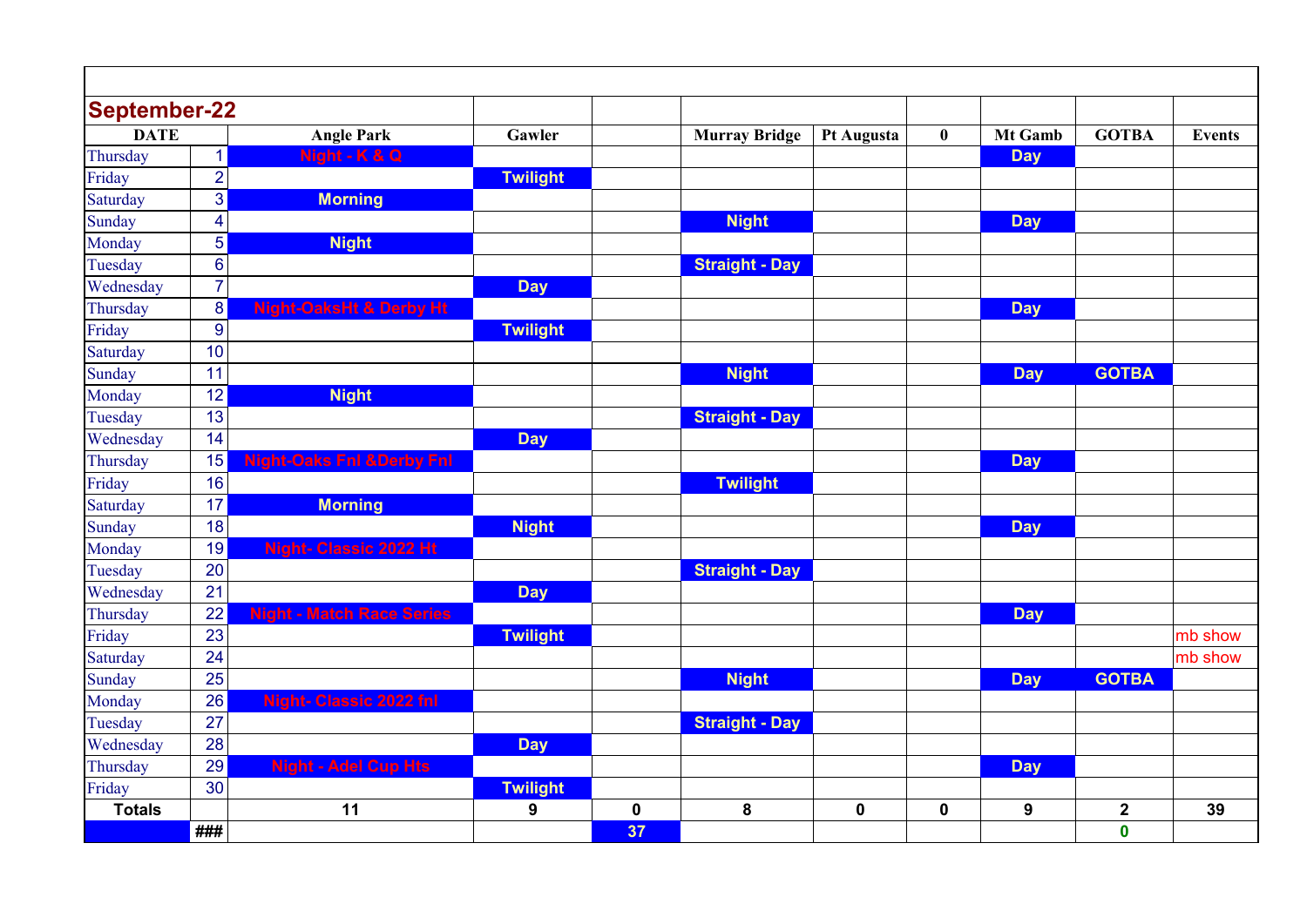| <b>October-22</b> |                 |                                |                                   |             |                      | #REF!     |           |                |              |                      |
|-------------------|-----------------|--------------------------------|-----------------------------------|-------------|----------------------|-----------|-----------|----------------|--------------|----------------------|
| <b>DATE</b>       |                 | <b>Angle Park</b>              | Gawler                            |             | <b>Murray Bridge</b> |           | $\bf{0}$  | <b>Mt Gamb</b> | <b>GOTBA</b> | <b>Events</b>        |
| Saturday          | $\vert$ 1       | <b>Morning</b>                 |                                   |             |                      |           |           |                |              | <b>School</b>        |
| Sunday            | $\overline{2}$  |                                |                                   |             | <b>Night</b>         |           |           | <b>Day</b>     |              | <b>Day light Sav</b> |
| Monday            | $\overline{3}$  | <b>Night</b>                   |                                   |             |                      |           |           |                |              | <b>Labor Day</b>     |
| Tuesday           | $\overline{4}$  |                                |                                   |             | <b>Straight - Da</b> |           |           |                |              | <b>School</b>        |
| Wednesday         | 5               |                                | <b>Day</b>                        |             |                      |           |           |                |              | <b>School</b>        |
| Thursday          | $6\phantom{1}6$ |                                |                                   |             | <b>Twilight</b>      |           |           | <b>Day</b>     |              | <b>School</b>        |
| Friday            | $\overline{7}$  | <b>Night - Adel Cup Fnl</b>    |                                   |             |                      |           |           |                |              | <b>School</b>        |
| Saturday          | 8               |                                |                                   |             |                      |           |           |                |              | <b>School</b>        |
| Sunday            | $\overline{9}$  |                                | <b>Night</b>                      |             |                      |           |           | <b>Day</b>     | <b>GOTBA</b> | School               |
| Monday            | 10              | <b>Day</b>                     |                                   |             |                      |           |           |                |              | <b>School</b>        |
| Tuesday           | 11              |                                |                                   |             | <b>Straight - Da</b> |           |           |                |              | <b>School</b>        |
| Wednesday         | 12              |                                | <b>Day</b>                        |             |                      |           |           |                |              | <b>School</b>        |
| Thursday          | 13              | <b>Night</b>                   |                                   |             |                      |           |           | <b>Day</b>     |              | <b>School</b>        |
| Friday            | 14              | Day - Classic 2022             |                                   |             |                      |           |           |                |              | <b>School</b>        |
| Saturday          | 15              | <b>Morning</b>                 |                                   |             |                      |           |           |                |              | <b>School</b>        |
| Sunday            | 16              |                                |                                   |             | <b>Night</b>         |           |           | <b>Day</b>     |              | <b>School</b>        |
| Monday            | 17              |                                | <b>Night - Cup Ht</b>             |             |                      |           |           |                |              |                      |
| Tuesday           | 18              |                                |                                   |             | <b>Straight - Da</b> |           |           |                |              |                      |
| Wednesday         | 19              |                                | <b>Day</b>                        |             |                      |           |           |                |              |                      |
| Thursday          | 20              | <b>Night Classic 2022</b>      |                                   |             |                      |           |           | <b>Day</b>     |              |                      |
| Friday            | 21              |                                |                                   |             | <b>Day</b>           |           |           |                |              |                      |
| Saturday          | 22              |                                |                                   |             |                      |           |           |                |              |                      |
| Sunday            | 23              |                                | <b>Night - Cup Fnl</b>            |             |                      |           |           | <b>Day</b>     |              |                      |
| Monday            | 24              | <b>Night</b>                   |                                   |             |                      |           |           |                |              |                      |
| Tuesday           | 25              |                                |                                   |             | <b>Straight - Da</b> |           |           |                |              |                      |
| Wednesday         | 26              |                                | <b>Day</b>                        |             |                      |           |           |                |              |                      |
| Thursday          | 27              | <b>Night - Leigh Rogers Ht</b> |                                   |             |                      |           |           | <b>Day</b>     |              |                      |
| Friday            | 28              |                                |                                   |             | <b>Day</b>           |           |           |                |              |                      |
| Saturday          | 29              | <b>Morning</b>                 |                                   |             |                      |           |           |                |              |                      |
| Sunday            | 30              |                                | light - <mark>Stayers Cu</mark> p |             |                      |           |           | <b>Day</b>     |              |                      |
| Monday            | 31              | <b>Night</b>                   |                                   |             |                      |           |           |                |              |                      |
| <b>Totals</b>     |                 | 12                             | 8                                 | $\mathbf 0$ | $\boldsymbol{9}$     | $\pmb{0}$ | $\pmb{0}$ | 9              | $\mathbf{1}$ | 39                   |
|                   | ###             |                                |                                   | 38          |                      |           |           |                | $\pmb{0}$    |                      |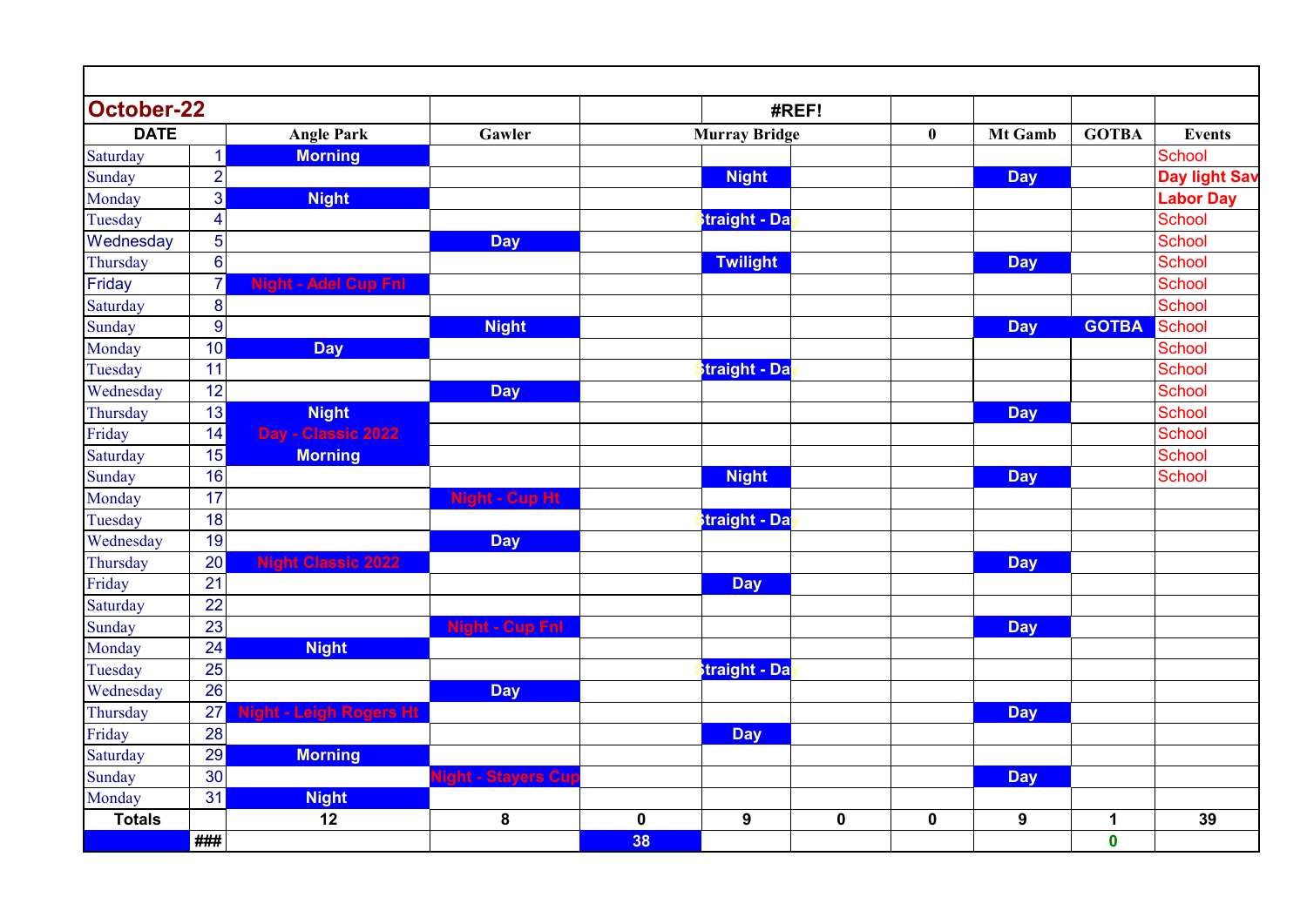| November-22   |                          |                         |                |           |                       |             |             |                |                  |                |
|---------------|--------------------------|-------------------------|----------------|-----------|-----------------------|-------------|-------------|----------------|------------------|----------------|
| <b>DATE</b>   |                          | <b>Angle Park</b>       | Gawler         |           | <b>Murray Bridge</b>  |             | $\bf{0}$    | <b>Mt Gamb</b> | <b>GOTBA</b>     | <b>Events</b>  |
| Tuesday       | 1                        |                         |                |           |                       |             |             |                |                  | <b>Mel cup</b> |
| Wednesday     | $\overline{2}$           |                         | <b>Day</b>     |           |                       |             |             |                |                  |                |
| Thursday      | 3                        | ght - Leigh Rogers Fn   |                |           |                       |             |             | <b>Day</b>     |                  |                |
| Friday        | $\overline{\mathcal{A}}$ |                         | <b>Day</b>     |           |                       |             |             |                |                  |                |
| Saturday      | 5                        |                         |                |           |                       |             |             |                |                  |                |
| Sunday        | $6\phantom{1}6$          |                         |                |           | <b>Night</b>          |             |             | <b>Day</b>     |                  |                |
| Monday        | $\overline{7}$           | <b>Night</b>            |                |           |                       |             |             |                |                  |                |
| Tuesday       | 8                        |                         |                |           | <b>Straight - Day</b> |             |             |                |                  |                |
| Wednesday     | $\boldsymbol{9}$         |                         | <b>Day</b>     |           |                       |             |             |                |                  |                |
| Thursday      | 10                       | <b>Night-Johnst.HTS</b> |                |           |                       |             |             | <b>Day</b>     |                  |                |
| Friday        | 11                       |                         | <b>Day</b>     |           |                       |             |             |                |                  |                |
| Saturday      | 12                       | <b>Morning</b>          |                |           |                       |             |             |                |                  |                |
| Sunday        | 13                       |                         |                |           | <b>Night</b>          |             |             | <b>Day</b>     |                  |                |
| Monday        | 14                       | <b>Night</b>            |                |           |                       |             |             |                |                  |                |
| Tuesday       | 15                       |                         |                |           | <b>Straight - Day</b> |             |             |                |                  |                |
| Wednesday     | 16                       |                         | <b>Day</b>     |           |                       |             |             |                |                  |                |
| Thursday      | 17                       | Night-Johnst.Sem        |                |           |                       |             |             | <b>Day</b>     |                  |                |
| Friday        | 18                       |                         |                |           | <b>Day</b>            |             |             |                |                  |                |
| Saturday      | 19                       |                         |                |           |                       |             |             |                |                  |                |
| Sunday        | 20                       |                         | <b>Night</b>   |           |                       |             |             | <b>Day</b>     |                  |                |
| Monday        | 21                       | <b>Night</b>            |                |           |                       |             |             |                |                  |                |
| Tuesday       | 22                       |                         |                |           | <b>Straight - Day</b> |             |             |                |                  |                |
| Wednesday     | 23                       |                         | <b>Day</b>     |           |                       |             |             |                |                  |                |
| Thursday      | 24                       | - Johnstone Fnl         |                |           |                       |             |             | <b>Day</b>     |                  |                |
| Friday        | 25                       |                         |                |           | <b>Day</b>            |             |             |                |                  |                |
| Saturday      | 26                       | <b>Morning</b>          |                |           |                       |             |             |                |                  |                |
| Sunday        | 27                       |                         | <b>Night</b>   |           |                       |             |             | <b>Day</b>     |                  |                |
| Monday        | 28                       | <b>Night</b>            |                |           |                       |             |             |                |                  |                |
| Tuesday       | 29                       |                         |                |           | <b>Straight - Day</b> |             |             |                |                  |                |
| Wednesday     | 30                       |                         | <b>Day</b>     |           |                       |             |             |                |                  |                |
| <b>Totals</b> |                          | 10                      | $\overline{9}$ | $\pmb{0}$ | 8                     | $\mathbf 0$ | $\mathbf 0$ | 8              | $\boldsymbol{0}$ | 35             |
|               | ###                      |                         |                | 35        |                       |             |             |                | $\bf{0}$         |                |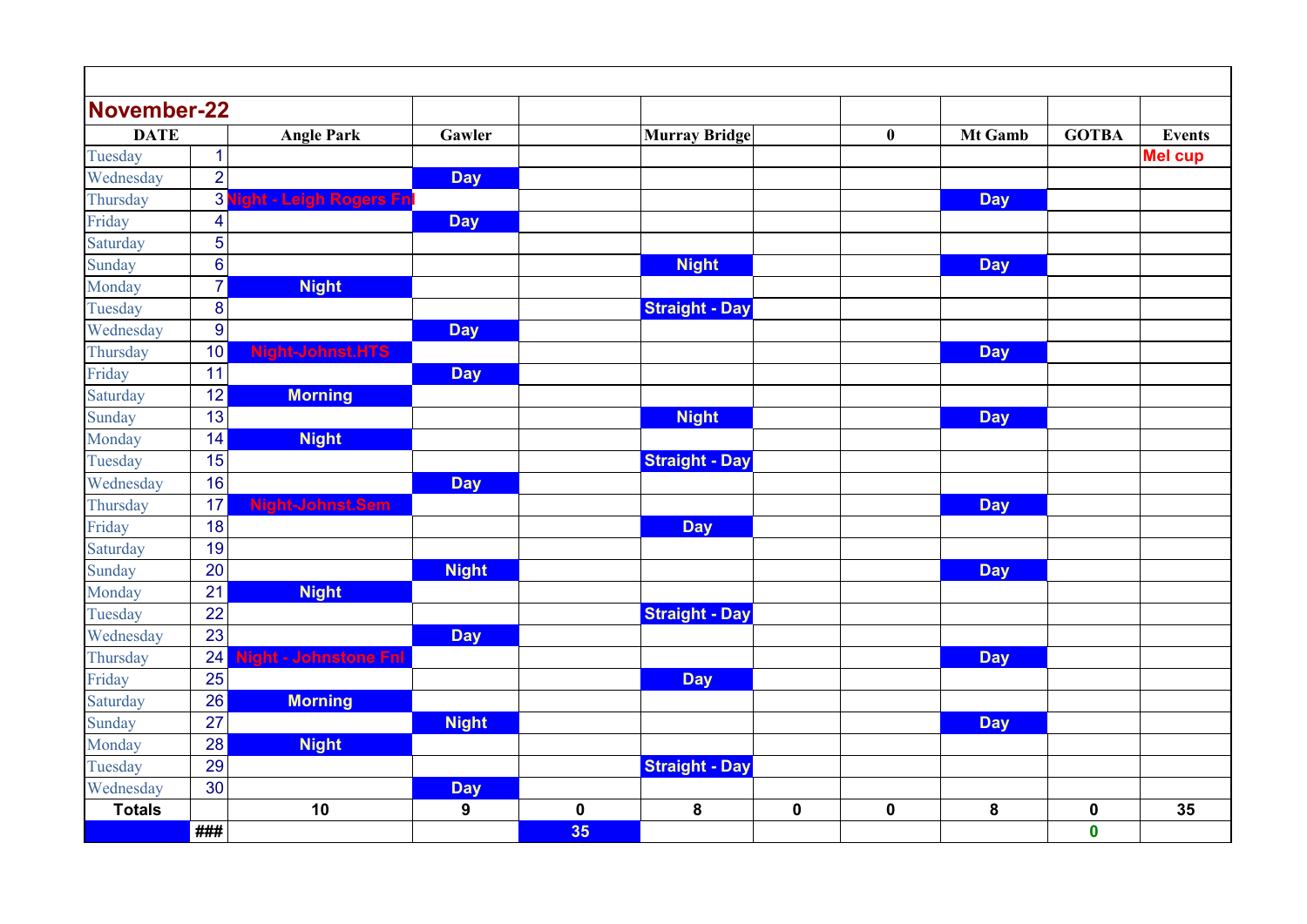| <b>December-22</b> |                  |                                |                      |             | #REF!                      |           |             |            |              |                     |
|--------------------|------------------|--------------------------------|----------------------|-------------|----------------------------|-----------|-------------|------------|--------------|---------------------|
| <b>DATE</b>        |                  | <b>Angle Park</b>              | Gawler               |             | <b>Murray Bridge</b>       |           | $\bf{0}$    | Mt Gamb    | <b>GOTBA</b> | <b>Events</b>       |
| Thursday           | $\mathbf{1}$     | <b>Night</b>                   |                      |             |                            |           |             | <b>Day</b> |              |                     |
| Friday             | $\overline{2}$   |                                | <b>Day</b>           |             |                            |           |             |            |              |                     |
| Saturday           | 3                |                                |                      |             |                            |           |             |            |              |                     |
| Sunday             | $\overline{4}$   |                                |                      |             | Night - derby oaks         |           |             | <b>Day</b> |              |                     |
| Monday             | 5 <sup>1</sup>   | <b>Night</b>                   |                      |             |                            |           |             |            |              |                     |
| Tuesday            | $\bf 6$          |                                |                      |             | <b>Straight - Day</b>      |           |             |            |              |                     |
| Wednesday          | $\overline{7}$   |                                | <b>Day</b>           |             |                            |           |             |            |              |                     |
| Thursday           | $\boldsymbol{8}$ | <b>Night</b>                   |                      |             |                            |           |             | <b>Day</b> |              |                     |
| Friday             | $\boldsymbol{9}$ |                                | <b>Day</b>           |             |                            |           |             |            |              |                     |
| Saturday           | 10 <sup>1</sup>  | <b>Morning - Festival Fire</b> |                      |             |                            |           |             |            |              |                     |
| Sunday             | 11               |                                |                      |             | Night - derby oaks         |           |             | <b>Day</b> |              |                     |
| Monday             | 12               | <b>Night</b>                   |                      |             |                            |           |             |            |              |                     |
| Tuesday            | 13               |                                |                      |             | Straight - Da <sub>)</sub> |           |             |            |              |                     |
| Wednesday          | 14               |                                | <b>Day</b>           |             |                            |           |             |            |              |                     |
| Thursday           | 15               | <b>Night - Festival Fire</b>   |                      |             |                            |           |             | <b>Day</b> |              |                     |
| Friday             | 16               |                                |                      |             | <b>Day</b>                 |           |             |            |              |                     |
| Saturday           | 17               |                                |                      |             |                            |           |             |            |              | <b>School</b>       |
| Sunday             | 18               |                                | <b>Night</b>         |             |                            |           |             | <b>Day</b> |              | <b>School</b>       |
| Monday             | 19               | <b>Night</b>                   |                      |             |                            |           |             |            |              | <b>School</b>       |
| Tuesday            | 20               |                                |                      |             | Straight - Day             |           |             |            |              | School              |
| Wednesday          | 21               |                                | <b>Day</b>           |             |                            |           |             |            |              | <b>School</b>       |
| Thursday           | 22               | <b>Night - Festival Fire</b>   |                      |             |                            |           |             | <b>Day</b> |              | School              |
| Friday             | 23               |                                |                      |             | <b>Day</b>                 |           |             |            |              | <b>School</b>       |
| Saturday           | 24               | <b>Morning</b>                 |                      |             |                            |           |             |            |              | <b>School</b>       |
| Sunday             | 25               |                                |                      |             |                            |           |             |            |              | <b>Xmas Day</b>     |
| Monday             | 26               | <b>Night</b>                   |                      |             |                            |           |             |            |              | <b>Public Holid</b> |
| Tuesday            | 27               |                                |                      |             | Straight - Day             |           |             |            |              | <b>Public Holid</b> |
| Wednesday          | 28               |                                | <b>Day</b>           |             |                            |           |             |            |              | <b>School</b>       |
| Thursday           | 29               | <b>Night - Kate's Xmas</b>     |                      |             |                            |           |             | <b>Day</b> |              | <b>School</b>       |
| Friday             | 30               |                                | Day - Gawler Classic |             |                            |           |             |            |              | <b>School</b>       |
| Saturday           | 31               |                                |                      |             |                            |           |             |            |              | <b>School</b>       |
| <b>Totals</b>      |                  | 11                             | 8                    | $\mathbf 0$ | 8                          | $\pmb{0}$ | $\mathbf 0$ | ${\bf 8}$  | $\pmb{0}$    | 35                  |
|                    | $\#$ ##          |                                |                      | 35          |                            |           |             |            | $\mathbf 0$  |                     |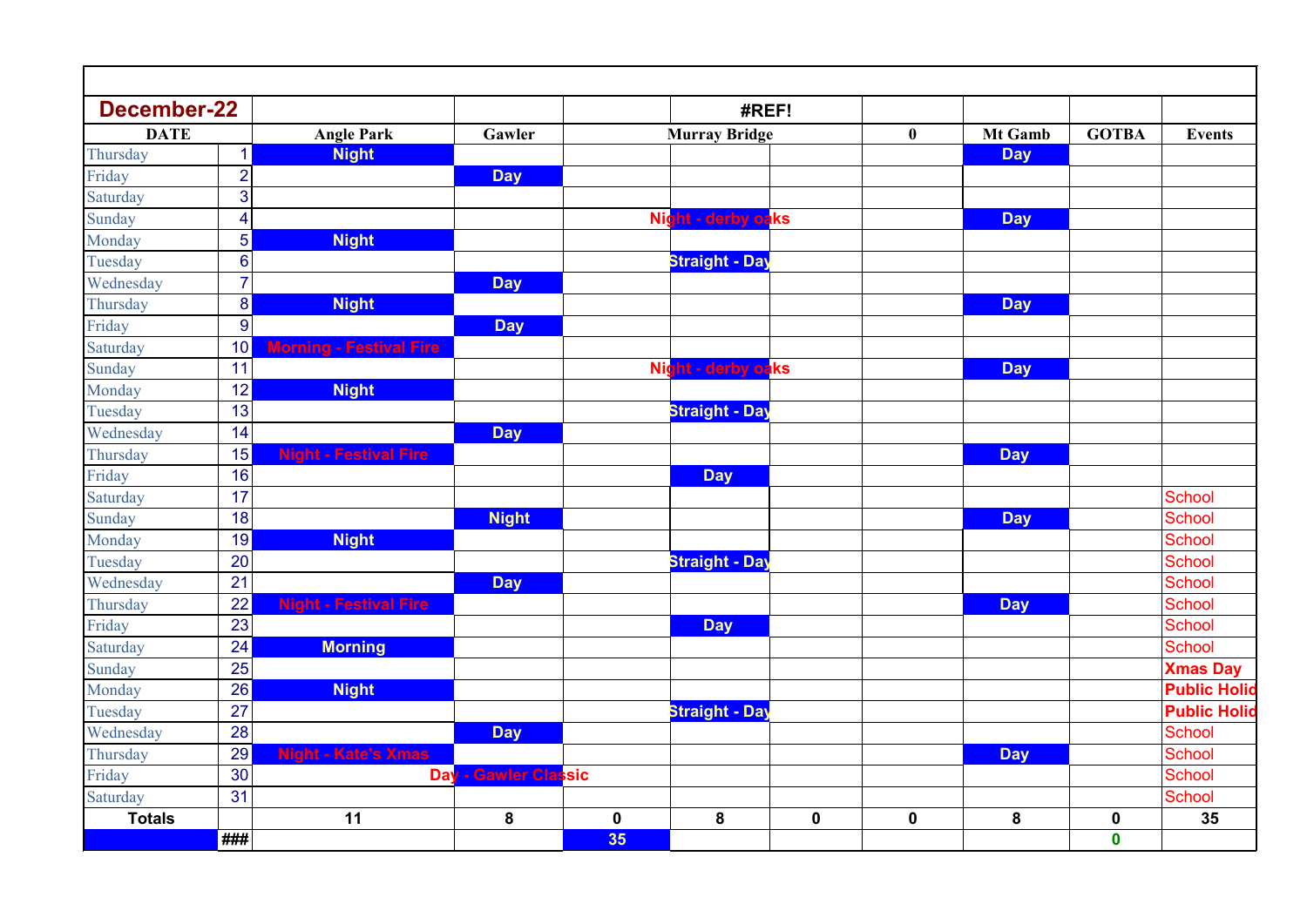| January-23    |                         |                              |                       |                  | #REF!                 |              |                  |            |              |                   |
|---------------|-------------------------|------------------------------|-----------------------|------------------|-----------------------|--------------|------------------|------------|--------------|-------------------|
| <b>DATE</b>   |                         | <b>Angle Park</b>            | Gawler                | $\boldsymbol{0}$ | <b>Murray Bridg</b>   | $\mathbf{0}$ | $\boldsymbol{0}$ | Mt Gamb    | <b>GOTBA</b> | <b>Events</b>     |
| Sunday        | 1                       |                              |                       |                  | <b>Night</b>          |              |                  | <b>Day</b> |              | <b>Public Hol</b> |
| Monday        | $\overline{2}$          | <b>Night</b>                 |                       |                  |                       |              |                  |            |              | <b>Public Hol</b> |
| Tuesday       | 3                       |                              |                       |                  | <b>Straight - Day</b> |              |                  |            |              | School            |
| Wednesday     | $\overline{\mathbf{4}}$ |                              | <b>Day</b>            |                  |                       |              |                  |            |              | <b>School</b>     |
| Thursday      | 5                       | Night-sa sprint              |                       |                  |                       |              |                  | <b>Day</b> |              | School            |
| Friday        | $\boldsymbol{6}$        |                              | Day - Gawler Classic  |                  |                       |              |                  |            |              | <b>School</b>     |
| Saturday      | $\overline{7}$          | <b>Morning</b>               |                       |                  |                       |              |                  |            |              | School            |
| Sunday        | 8                       |                              |                       |                  | <b>Night</b>          |              |                  | <b>Day</b> |              | School            |
| Monday        | $\boldsymbol{9}$        | <b>Night</b>                 |                       |                  |                       |              |                  |            |              | School            |
| Tuesday       | 10                      |                              |                       |                  | <b>Straight - Day</b> |              |                  |            |              | School            |
| Wednesday     | 11                      |                              | <b>Day</b>            |                  |                       |              |                  |            |              | <b>School</b>     |
| Thursday      | 12                      | Night-sa sprint /John Gray   |                       |                  |                       |              |                  | <b>Day</b> |              | <b>School</b>     |
| Friday        | 13                      |                              |                       |                  | <b>Day</b>            |              |                  |            |              | School            |
| Saturday      | 14                      |                              |                       |                  |                       |              |                  |            |              | <b>School</b>     |
| Sunday        | 15                      |                              | Night - Golden Maiden |                  |                       |              |                  | <b>Day</b> |              | <b>School</b>     |
| Monday        | 16                      | <b>Night</b>                 |                       |                  |                       |              |                  |            |              | <b>School</b>     |
| Tuesday       | 17                      |                              |                       |                  | <b>Straight - Day</b> |              |                  |            |              | School            |
| Wednesday     | 18                      |                              | <b>Day</b>            |                  |                       |              |                  |            |              | <b>School</b>     |
| Thursday      | 19                      | <b>Night-John Gray Final</b> |                       |                  |                       |              |                  | <b>Day</b> |              | <b>School</b>     |
| Friday        | 20                      |                              |                       |                  | <b>Day</b>            |              |                  |            |              | School            |
| Saturday      | 21                      | <b>Morning</b>               |                       |                  |                       |              |                  |            |              | <b>School</b>     |
| Sunday        | 22                      |                              | Night - Golden Maiden |                  |                       |              |                  | <b>Day</b> |              | School            |
| Monday        | 23                      | <b>Night</b>                 |                       |                  |                       |              |                  |            |              | School            |
| Tuesday       | 24                      |                              |                       |                  | <b>Straight - Day</b> |              |                  |            |              | <b>School</b>     |
| Wednesday     | 25                      |                              | <b>Day</b>            |                  |                       |              |                  |            |              | <b>School</b>     |
| Thursday      | 26                      | <b>Doug Payne - Night</b>    |                       |                  |                       |              |                  | <b>Day</b> |              | <b>Aust Day H</b> |
| Friday        | 27                      |                              |                       |                  | <b>Day</b>            |              |                  |            |              | School            |
| Saturday      | 28                      |                              |                       |                  |                       |              |                  |            |              | School            |
| Sunday        | 29                      |                              | <b>Night</b>          |                  |                       |              |                  | <b>Day</b> |              | School            |
| Monday        | 30 <sup>°</sup>         | <b>Night</b>                 |                       |                  |                       |              |                  |            |              |                   |
| Tuesday       | 31                      |                              |                       |                  | <b>Straight - Day</b> |              |                  |            |              |                   |
| <b>Totals</b> |                         | 11                           | 8                     | $\pmb{0}$        | 10                    | $\pmb{0}$    | $\pmb{0}$        | 9          | $\pmb{0}$    | 38                |
|               | ###                     |                              |                       | 38               |                       |              |                  |            | $\pmb{0}$    |                   |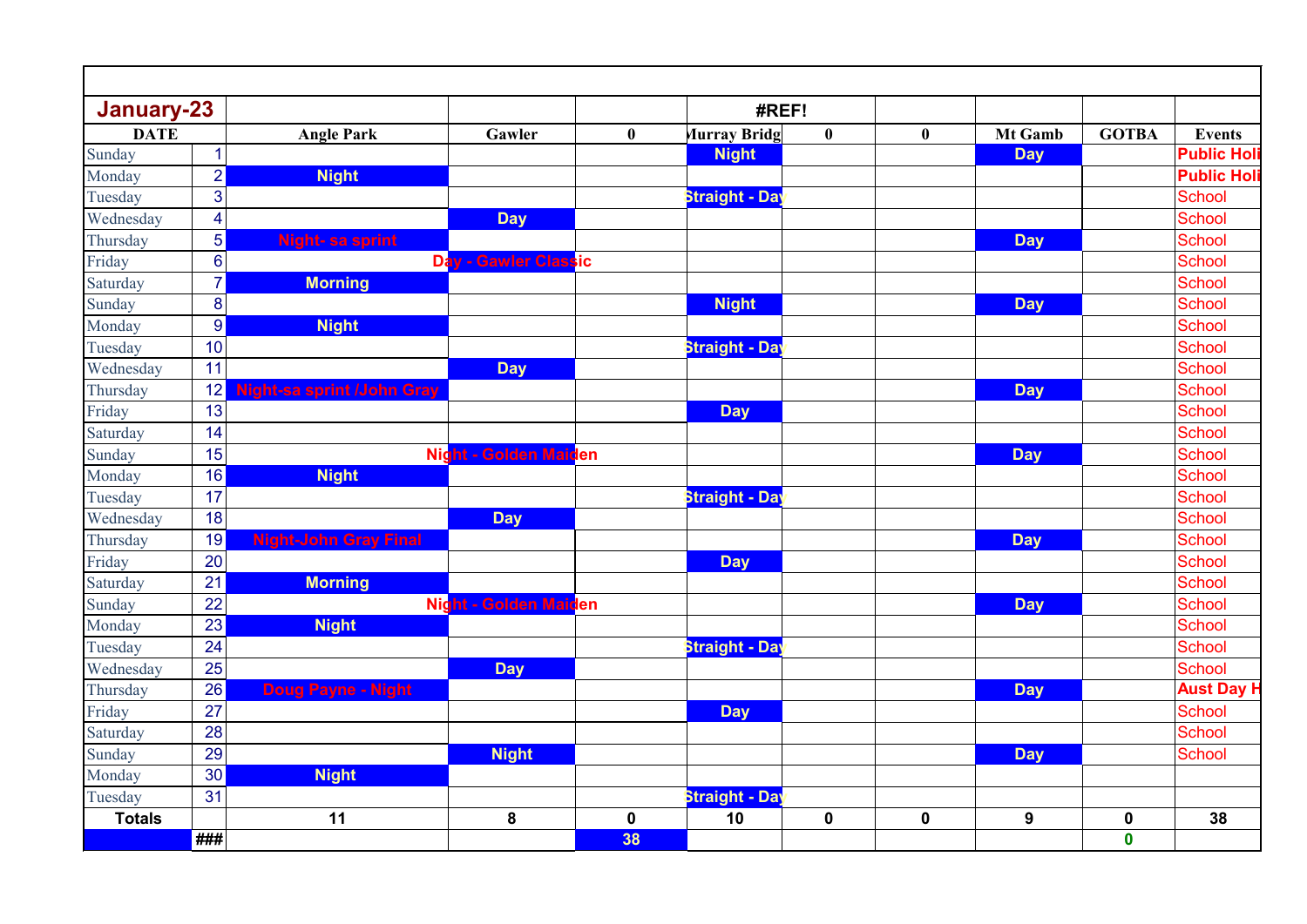| <b>February-23</b> |                  |                             |                                |             | #REF!                      |             |             |            |                  |                  |
|--------------------|------------------|-----------------------------|--------------------------------|-------------|----------------------------|-------------|-------------|------------|------------------|------------------|
| <b>DATE</b>        |                  | <b>Angle Park</b>           | Gawler                         | $\bf{0}$    | <b><i>Aurray Bridg</i></b> | $\bf{0}$    | $\bf{0}$    | Mt Gamb    | <b>GOTBA</b>     | <b>Events</b>    |
| Wednesday          | $\overline{1}$   |                             | <b>Day</b>                     |             |                            |             |             |            |                  |                  |
| Thursday           | $\overline{2}$   | <b>Night</b>                |                                |             |                            |             |             | <b>Day</b> |                  |                  |
| Friday             | 3                |                             | <b>Day</b>                     |             |                            |             |             |            |                  |                  |
| Saturday           | $\overline{4}$   |                             | <b>Morning</b>                 |             |                            |             |             |            |                  | <b>GOTY DINN</b> |
| Sunday             | 5                |                             |                                |             | <b>Night</b>               |             |             | <b>Day</b> |                  |                  |
| Monday             | $\bf 6$          | <b>Night</b>                |                                |             |                            |             |             |            |                  |                  |
| Tuesday            | $\overline{7}$   |                             |                                |             | <b>Straight - Day</b>      |             |             |            |                  |                  |
| Wednesday          | 8                |                             | <b>Day</b>                     |             |                            |             |             |            |                  |                  |
| Thursday           | $\boldsymbol{9}$ | <b>Night - St Leger Hts</b> |                                |             |                            |             |             | <b>Day</b> |                  |                  |
| Friday             | 10               |                             | <b>Day</b>                     |             |                            |             |             |            |                  |                  |
| Saturday           | 11               |                             |                                |             |                            |             |             |            |                  |                  |
| Sunday             | 12               |                             |                                |             | <b>Night</b>               |             |             | <b>Day</b> |                  |                  |
| Monday             | 13               | <b>Night</b>                |                                |             |                            |             |             |            |                  |                  |
| Tuesday            | 14               |                             |                                |             | <b>Straight - Day</b>      |             |             |            |                  |                  |
| Wednesday          | 15               |                             | <b>Day</b>                     |             |                            |             |             |            |                  |                  |
| Thursday           | 16               | light - St Leger Fnl        |                                |             |                            |             |             | <b>Day</b> |                  |                  |
| Friday             | 17               |                             |                                |             | <b>Day</b>                 |             |             |            |                  |                  |
| Saturday           | 18               | <b>Morning</b>              |                                |             |                            |             |             |            |                  |                  |
| Sunday             | 19               |                             | <b>Night - Gawler Breeders</b> |             |                            |             |             | <b>Day</b> |                  |                  |
| Monday             | 20               | <b>Night</b>                |                                |             |                            |             |             |            |                  |                  |
| Tuesday            | 21               |                             |                                |             | Straight - Day             |             |             |            |                  |                  |
| Wednesday          | 22               |                             | <b>Day</b>                     |             |                            |             |             |            |                  |                  |
| Thursday           | 23               | <b>Night</b>                |                                |             |                            |             |             | <b>Day</b> |                  |                  |
| Friday             | 24               |                             |                                |             | <b>Day</b>                 |             |             |            |                  |                  |
| Saturday           | 25               |                             |                                |             |                            |             |             |            |                  |                  |
| Sunday             | 26               |                             | <b>Night - Gawler Breeders</b> |             |                            |             |             | <b>Day</b> |                  |                  |
| Monday             | 27               | <b>Night</b>                |                                |             |                            |             |             |            |                  |                  |
| Tuesday            | 28               |                             |                                |             | Straight - Day             |             |             |            |                  |                  |
| <b>Totals</b>      |                  | 9                           | $\mathbf{9}$                   | $\mathbf 0$ | 8                          | $\mathbf 0$ | $\mathbf 0$ | 8          | $\boldsymbol{0}$ | 34               |
|                    | ###              |                             |                                | 34          |                            |             |             |            | $\mathbf 0$      |                  |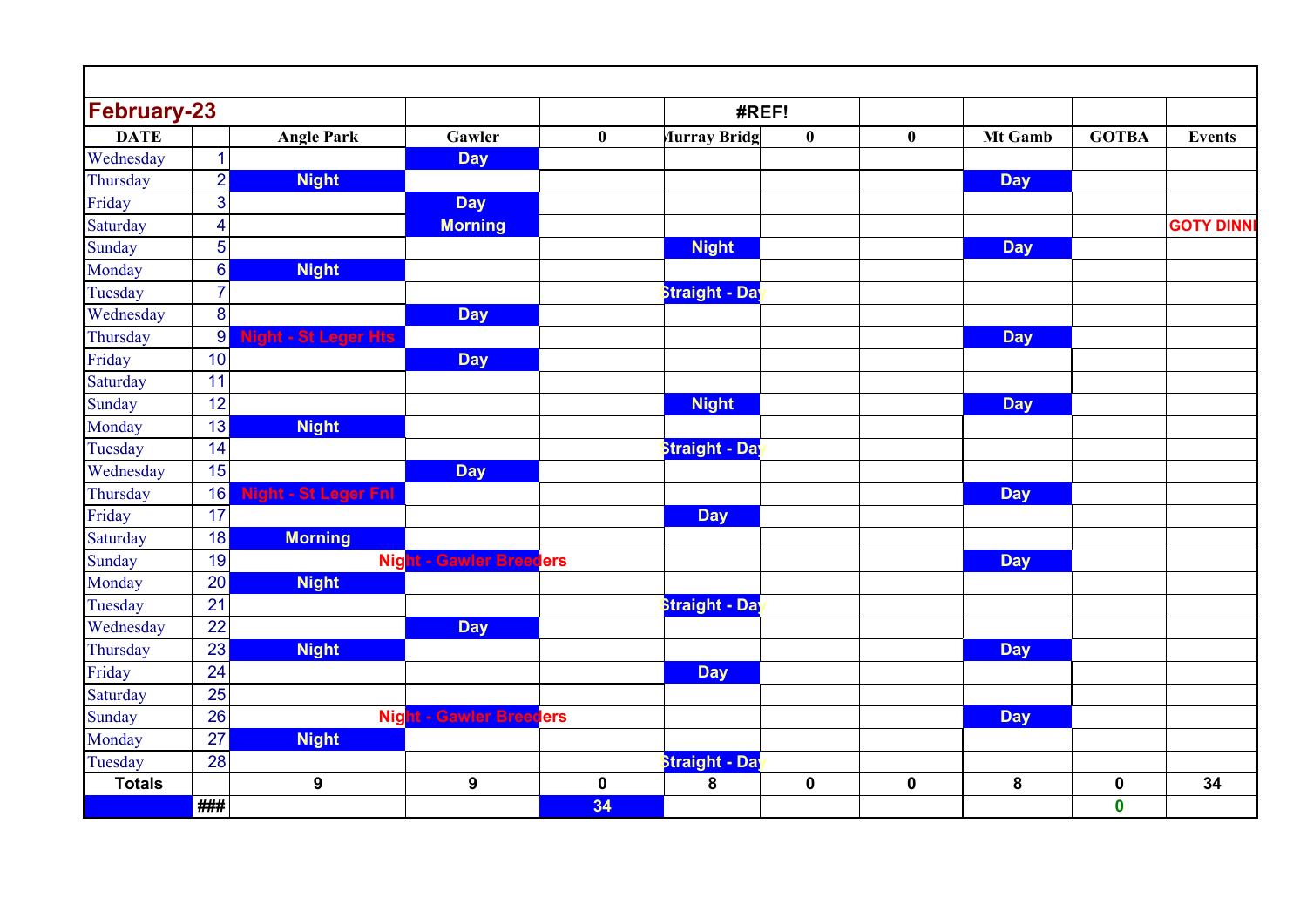| <b>March-23</b> |                  |                                 |                           |           | #REF!                          |           |             |                  |              |                    |
|-----------------|------------------|---------------------------------|---------------------------|-----------|--------------------------------|-----------|-------------|------------------|--------------|--------------------|
| <b>DATE</b>     |                  | <b>Angle Park</b>               | Gawler                    | $\bf{0}$  | <b>Murray Bridge</b>           | $\bf{0}$  | $\bf{0}$    | Mt Gamb          | <b>GOTBA</b> | <b>Events</b>      |
| Wednesday       | 1                |                                 | <b>Day</b>                |           |                                |           |             |                  |              |                    |
| Thursday        | $\overline{2}$   | ght-Launching Pad               |                           |           |                                |           |             | <b>Day</b>       |              |                    |
| Friday          | $\mathbf{3}$     |                                 | <b>Day</b>                |           |                                |           |             |                  |              |                    |
| Saturday        | 4                | <b>Morning</b>                  |                           |           |                                |           |             |                  |              |                    |
| Sunday          | 5                |                                 |                           |           | l <mark>ight - Cup Ht</mark> s |           |             | <b>Day</b>       |              |                    |
| Monday          | $6\phantom{a}$   | <b>Night</b>                    |                           |           |                                |           |             |                  |              |                    |
| Tuesday         | $\overline{7}$   |                                 |                           |           | <b>Straight - Day</b>          |           |             |                  |              |                    |
| Wednesday       | 8                |                                 | <b>Day</b>                |           |                                |           |             |                  |              |                    |
| Thursday        | $\boldsymbol{9}$ | <mark>tht-Launching P</mark> ad |                           |           |                                |           |             | <b>Day</b>       |              |                    |
| Friday          | 10               |                                 | <b>Day</b>                |           |                                |           |             |                  |              |                    |
| Saturday        | 11               |                                 |                           |           |                                |           |             |                  |              |                    |
| Sunday          | 12               |                                 |                           |           | <mark>light - Cup Fn</mark> l  |           |             | <b>Day</b>       |              |                    |
| Monday          | 13               | eeders prelude Nigh             |                           |           |                                |           |             |                  |              | <b>Adel. Cup P</b> |
| Tuesday         | 14               |                                 |                           |           | <b>Straight - Day</b>          |           |             |                  |              |                    |
| Wednesday       | 15               |                                 | <b>Day</b>                |           |                                |           |             |                  |              |                    |
| Thursday        | 16               | <b>Night</b>                    |                           |           |                                |           |             | <b>Day</b>       |              |                    |
| Friday          | 17               |                                 |                           |           | <b>Day</b>                     |           |             |                  |              | <b>St. Pats Da</b> |
| Saturday        | 18               | <b>Morning</b>                  |                           |           |                                |           |             |                  |              |                    |
| Sunday          | 19               |                                 | <b>Night</b>              |           |                                |           |             | <b>Day</b>       |              |                    |
| Monday          | 20               | eeders prelude Nigh             |                           |           |                                |           |             |                  |              |                    |
| Tuesday         | 21               |                                 |                           |           | <b>Straight - Day</b>          |           |             |                  |              |                    |
| Wednesday       | 22               |                                 | <b>Day</b>                |           |                                |           |             |                  |              |                    |
| Thursday        | 23               | <b>Night</b>                    |                           |           |                                |           |             | <b>Day</b>       |              |                    |
| Friday          | 24               |                                 |                           |           | <b>Day</b>                     |           |             |                  |              |                    |
| Saturday        | 25               |                                 |                           |           |                                |           |             |                  |              |                    |
| Sunday          | 26               |                                 | <b>Night</b>              |           |                                |           |             | Day - Heats      |              |                    |
| Monday          | 27               | <b>Night</b>                    |                           |           |                                |           |             |                  |              |                    |
| Tuesday         | 28               |                                 |                           |           | <b>Straight - Day</b>          |           |             |                  |              |                    |
| Wednesday       | 29               |                                 | <b>Day</b>                |           |                                |           |             |                  |              |                    |
| Thursday        | 30               | light - Easter Cup Hts          |                           |           |                                |           |             | <b>Day</b>       |              |                    |
| Friday          | 31               |                                 | <b>Night - Hts Future</b> |           |                                |           |             |                  |              |                    |
| <b>Totals</b>   |                  | 11                              | 10                        | $\pmb{0}$ | 8                              | $\pmb{0}$ | $\mathbf 0$ | $\boldsymbol{9}$ | $\pmb{0}$    | 38                 |
|                 | ###              |                                 |                           | 38        |                                |           |             |                  | $\mathbf 0$  |                    |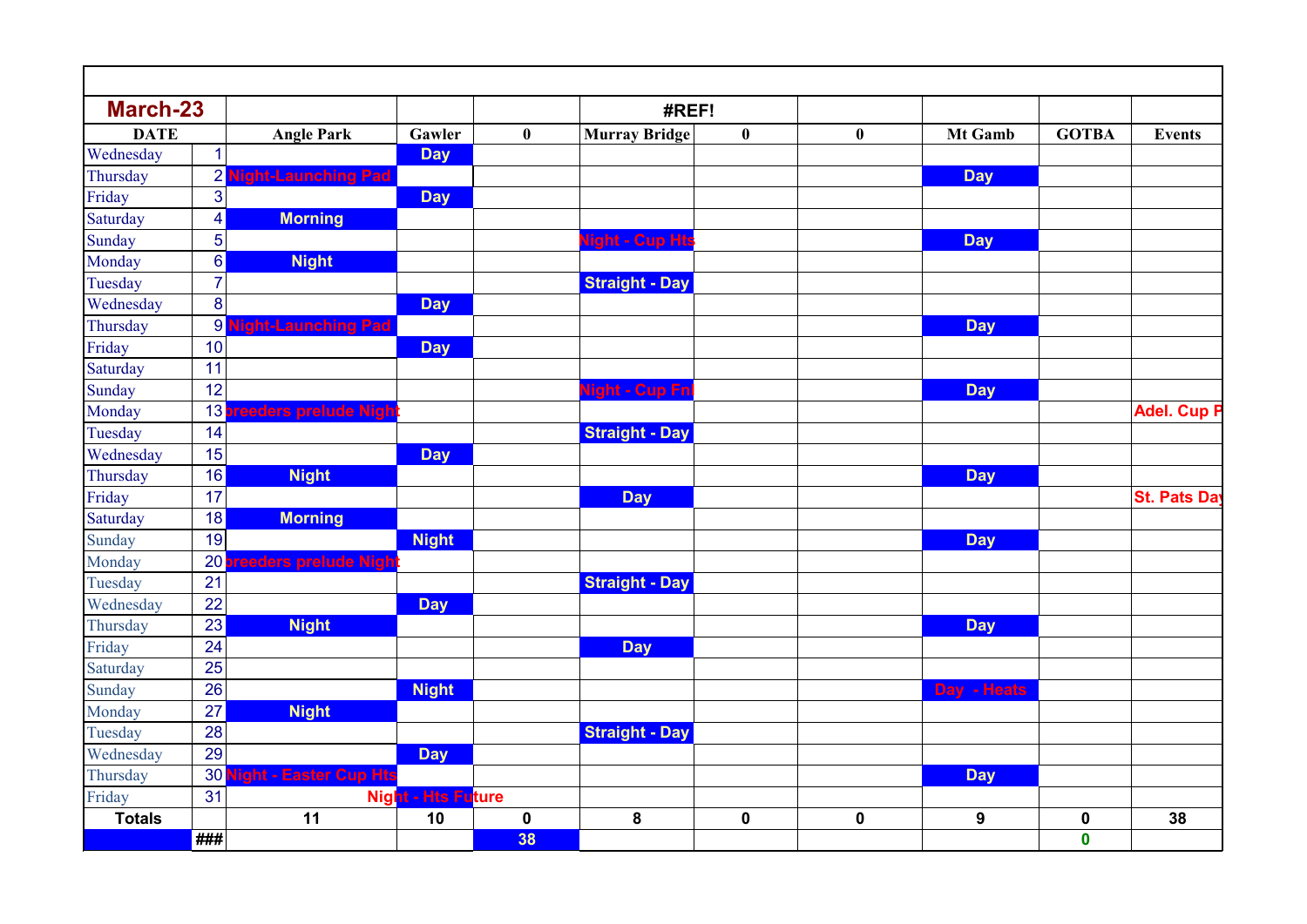| April-23      |                         |                                    |                       |                  |                       |             |             |                  |              |                     |
|---------------|-------------------------|------------------------------------|-----------------------|------------------|-----------------------|-------------|-------------|------------------|--------------|---------------------|
| <b>DATE</b>   |                         | <b>Angle Park</b>                  | Gawler                | $\boldsymbol{0}$ | <b>Murray Bridge</b>  | $\bf{0}$    | $\bf{0}$    | Mt Gamb          | <b>GOTBA</b> | <b>Events</b>       |
| Saturday      | $\mathbf{1}$            | <b>Morning</b>                     |                       |                  |                       |             |             |                  |              |                     |
| Sunday        | $\overline{2}$          |                                    |                       |                  | <b>Night</b>          |             |             | Day - Final      |              | <b>Day light Sa</b> |
| Monday        | $\overline{3}$          | <b>Night</b>                       |                       |                  |                       |             |             |                  |              |                     |
| Tuesday       | $\overline{\mathbf{4}}$ |                                    |                       |                  | <b>Straight - Day</b> |             |             |                  |              |                     |
| Wednesday     | 5                       |                                    | <b>Day</b>            |                  |                       |             |             |                  |              |                     |
| Thursday      | $6 \overline{6}$        | ght- Eastar M/R and Cu             |                       |                  |                       |             |             | <b>Day</b>       |              |                     |
| Friday        | $\overline{7}$          |                                    |                       |                  |                       |             |             |                  |              | <b>Good Friday</b>  |
| Saturday      | $\bf 8$                 |                                    |                       |                  |                       |             |             |                  |              |                     |
| Sunday        | $9$                     |                                    | Night - Easter Sprint |                  |                       |             |             | <b>Day</b>       |              |                     |
| Monday        | 10                      | <b>Night</b>                       |                       |                  |                       |             |             |                  |              | <b>Easter Mond</b>  |
| Tuesday       | 11                      |                                    |                       |                  | Straight - Day        |             |             |                  |              |                     |
| Wednesday     | 12                      |                                    | <b>Day</b>            |                  |                       |             |             |                  |              |                     |
| Thursday      | 13                      | <b>Night</b>                       |                       |                  |                       |             |             | <b>Day</b>       |              |                     |
| Friday        | 14                      |                                    |                       |                  | <b>Twilight</b>       |             |             |                  |              |                     |
| Saturday      | 15                      | <b>Morning</b>                     |                       |                  |                       |             |             |                  |              | <b>School</b>       |
| Sunday        | 16                      |                                    | <b>Night</b>          |                  |                       |             |             | <b>Day</b>       |              | <b>School</b>       |
| Monday        | 17                      | <b>Night</b>                       |                       |                  |                       |             |             |                  |              | <b>School</b>       |
| Tuesday       | 18                      |                                    |                       |                  | Straight - Day        |             |             |                  |              | <b>School</b>       |
| Wednesday     | 19                      |                                    | <b>Day</b>            |                  |                       |             |             |                  |              | <b>School</b>       |
| Thursday      | 20                      | ght-AnnHts & Dist Hts              |                       |                  |                       |             |             | <b>Day</b>       |              | <b>School</b>       |
| Friday        | 21                      |                                    |                       |                  | <b>Twilight</b>       |             |             |                  |              | <b>School</b>       |
| Saturday      | 22                      |                                    |                       |                  |                       |             |             |                  |              | School              |
| Sunday        | 23                      |                                    | <b>Night</b>          |                  |                       |             |             | <b>Day</b>       | <b>Day</b>   | <b>School</b>       |
| Monday        | 24                      | <b>Night-Breeders 2023</b>         |                       |                  |                       |             |             |                  |              | <b>School</b>       |
| Tuesday       | 25                      |                                    |                       |                  | <b>Straight - Day</b> |             |             |                  |              | <b>Anzac Day</b>    |
| Wednesday     | 26                      |                                    | <b>Day</b>            |                  |                       |             |             |                  |              | <b>School</b>       |
| Thursday      | 27                      | <b>Night-Annfnl &amp; Dist fnl</b> |                       |                  |                       |             |             | <b>Day</b>       |              | <b>School</b>       |
| Friday        | 28                      |                                    |                       |                  | <b>Twilight</b>       |             |             |                  |              | <b>School</b>       |
| Saturday      | 29                      | <b>Morning</b>                     |                       |                  |                       |             |             |                  |              | <b>School</b>       |
| Sunday        | 30                      |                                    | <b>Night</b>          |                  |                       |             |             | <b>Day</b>       |              | <b>School</b>       |
| <b>Totals</b> |                         | 11                                 | 8                     | $\pmb{0}$        | 8                     | $\mathbf 0$ | $\mathbf 0$ | $\boldsymbol{9}$ | 1            | 37                  |
|               | ###                     |                                    |                       | 36               |                       |             |             |                  | $\mathbf 0$  |                     |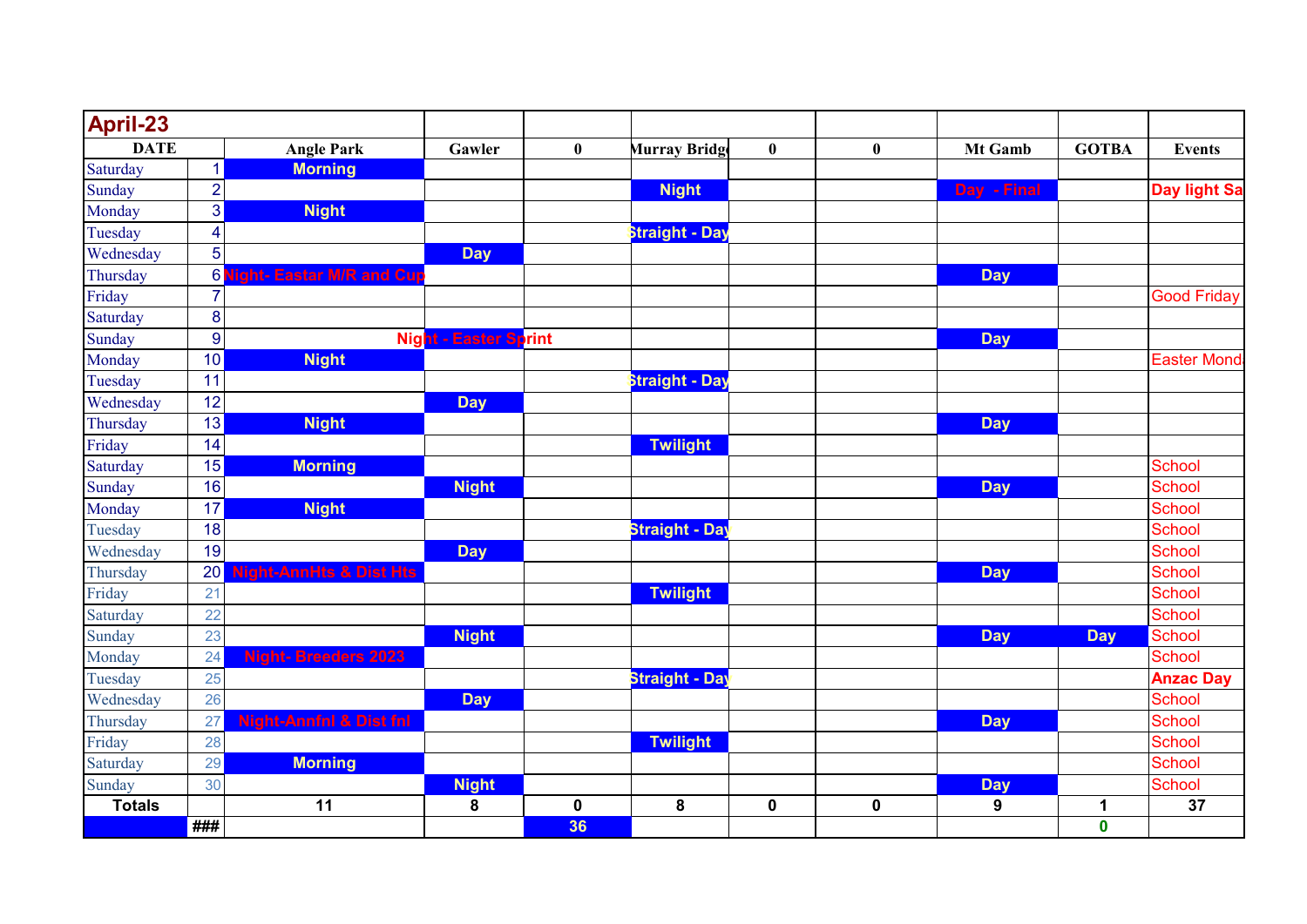| $May-23$      |                         |                            |                 |           |                               |                  |             |            |              |               |
|---------------|-------------------------|----------------------------|-----------------|-----------|-------------------------------|------------------|-------------|------------|--------------|---------------|
| <b>DATE</b>   |                         | <b>Angle Park</b>          | Gawler          | $\bf{0}$  | <b>Murray Bridge</b>          | $\boldsymbol{0}$ | $\bf{0}$    | Mt Gamb    | <b>GOTBA</b> | <b>Events</b> |
| Monday        | $\mathbf{1}$            | <b>Night-Breeders 2023</b> |                 |           |                               |                  |             |            |              |               |
| Tuesday       | $\overline{2}$          |                            |                 |           | <b>Straight - Day</b>         |                  |             |            |              |               |
| Wednesday     | 3                       |                            | <b>Day</b>      |           |                               |                  |             |            |              |               |
| Thursday      | $\overline{\mathbf{4}}$ | <b>Night</b>               |                 |           |                               |                  |             | <b>Day</b> |              |               |
| Friday        | 5                       |                            | <b>Twilight</b> |           |                               |                  |             |            |              |               |
| Saturday      | $6\phantom{1}6$         |                            |                 |           |                               |                  |             |            |              |               |
| Sunday        | $\overline{7}$          |                            |                 |           | <b>Night</b>                  |                  |             | <b>Day</b> | <b>Day</b>   |               |
| Monday        | 8                       | <b>Night</b>               |                 |           |                               |                  |             |            |              |               |
| Tuesday       | $\boldsymbol{9}$        |                            |                 |           | <b>Straight - Day</b>         |                  |             |            |              |               |
| Wednesday     | 10                      |                            | <b>Day</b>      |           |                               |                  |             |            |              |               |
| Thursday      | 11                      | <b>Night-Ashton.HTS</b>    |                 |           |                               |                  |             | <b>Day</b> |              |               |
| Friday        | 12                      |                            | <b>Twilight</b> |           |                               |                  |             |            |              |               |
| Saturday      | 13                      | <b>Morning</b>             |                 |           |                               |                  |             |            |              |               |
| Sunday        | 14                      |                            |                 |           | <b>Night</b>                  |                  |             | <b>Day</b> |              |               |
| Monday        | 15                      | <b>Night</b>               |                 |           |                               |                  |             |            |              |               |
| Tuesday       | 16                      |                            |                 |           | <b>Straight Cup Hts - Day</b> |                  |             |            |              |               |
| Wednesday     | 17                      |                            | <b>Day</b>      |           |                               |                  |             |            |              |               |
| Thursday      | 18                      | Night-Ashton.semi          |                 |           |                               |                  |             | <b>Day</b> |              |               |
| Friday        | 19                      |                            |                 |           | <b>Twilight</b>               |                  |             |            |              |               |
| Saturday      | 20                      |                            |                 |           |                               |                  |             |            |              |               |
| Sunday        | 21                      |                            | <b>Night</b>    |           |                               |                  |             | <b>Day</b> | <b>Day</b>   |               |
| Monday        | 22                      | <b>Night</b>               |                 |           |                               |                  |             |            |              |               |
| Tuesday       | 23                      |                            |                 |           | raight Cup Fnl- Day<br>SI     |                  |             |            |              |               |
| Wednesday     | 24                      |                            | <b>Day</b>      |           |                               |                  |             |            |              |               |
| Thursday      | 25                      | -Ashton.fnl/ McQueen hts   |                 |           |                               |                  |             | <b>Day</b> |              |               |
| Friday        | 26                      |                            |                 |           | <b>Twilight</b>               |                  |             |            |              |               |
| Saturday      | 27                      | <b>Morning</b>             |                 |           |                               |                  |             |            |              |               |
| Sunday        | 28                      |                            | <b>Night</b>    |           |                               |                  |             | <b>Day</b> |              |               |
| Monday        | 29                      | <b>Night</b>               |                 |           |                               |                  |             |            |              |               |
| Tuesday       | 30                      |                            |                 |           | <b>Straight - Day</b>         |                  |             |            |              |               |
| Wednesday     | 31                      |                            | <b>Day</b>      |           |                               |                  |             |            |              |               |
| <b>Totals</b> |                         | 11                         | $\mathbf{9}$    | $\pmb{0}$ | 9                             | $\mathbf 0$      | $\mathbf 0$ | 8          | $\mathbf{2}$ | 39            |
|               | ###                     |                            |                 | 37        |                               |                  |             |            | $\pmb{0}$    |               |